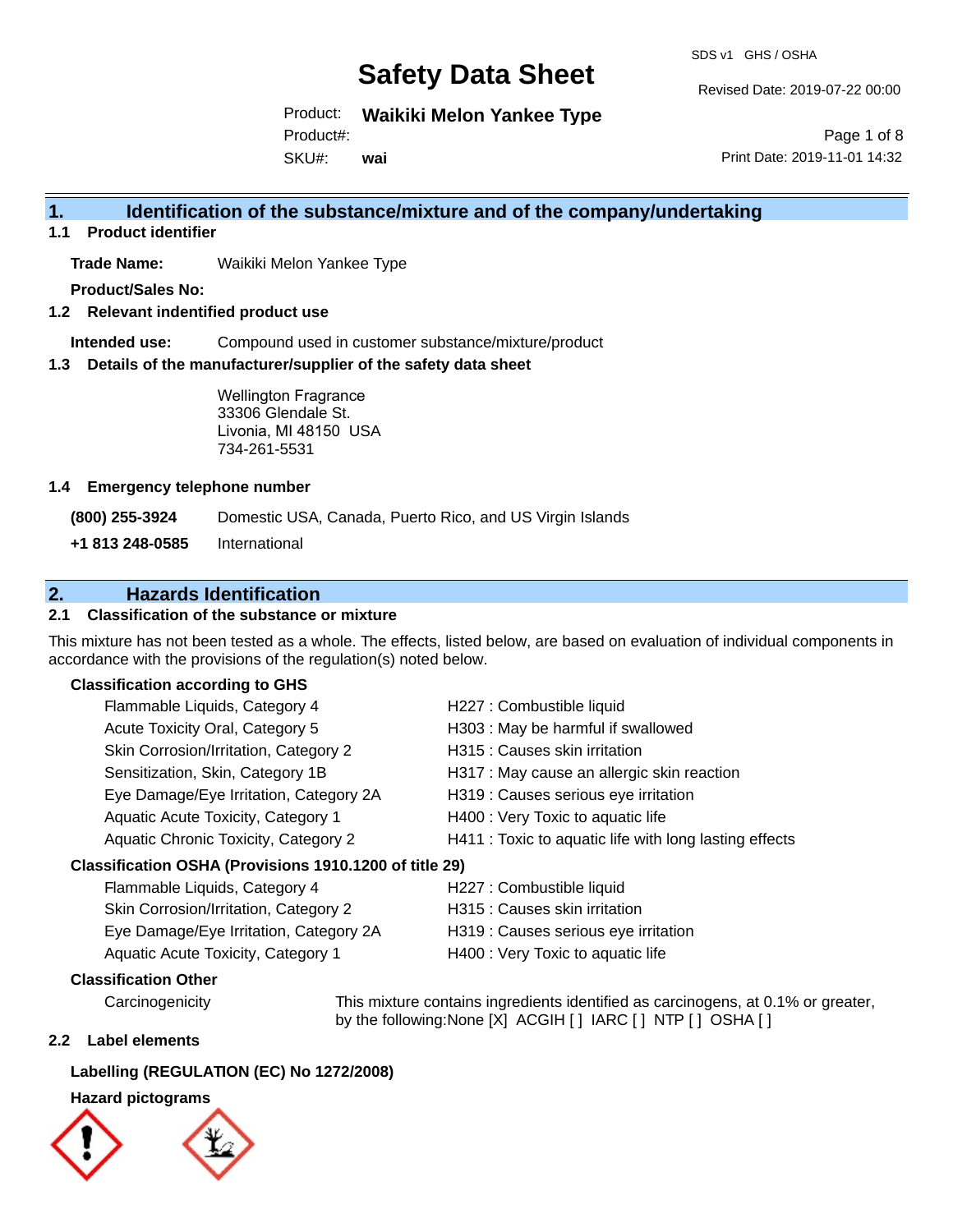SDS v1 GHS / OSHA

Revised Date: 2019-07-22 00:00

Product: **Waikiki Melon Yankee Type** Product#:

SKU#: **wai**

Page 2 of 8 Print Date: 2019-11-01 14:32

| <b>Signal Word: Warning</b>     |                                                                                                                                       |
|---------------------------------|---------------------------------------------------------------------------------------------------------------------------------------|
| <b>Hazard statments</b>         |                                                                                                                                       |
| H <sub>227</sub>                | Combustible liquid                                                                                                                    |
| H303                            | May be harmful if swallowed                                                                                                           |
| H315                            | Causes skin irritation                                                                                                                |
| H317                            | May cause an allergic skin reaction                                                                                                   |
| H319                            | Causes serious eye irritation                                                                                                         |
| H400                            | Very Toxic to aquatic life                                                                                                            |
| H411                            | Toxic to aquatic life with long lasting effects                                                                                       |
| <b>Precautionary Statements</b> |                                                                                                                                       |
| <b>Prevention:</b>              |                                                                                                                                       |
| P <sub>235</sub>                | Keep cool                                                                                                                             |
| P <sub>264</sub>                | Wash hands thoroughly after handling                                                                                                  |
| P272                            | Contaminated work clothing should not be allowed out of the workplace                                                                 |
| P <sub>273</sub>                | Avoid release to the environment                                                                                                      |
| <b>Response:</b>                |                                                                                                                                       |
| $P302 + P352$                   | IF ON SKIN: Wash with soap and water                                                                                                  |
| P305 + P351 + P338              | IF IN EYES: Rinse cautiously with water for several minutes Remove contact lenses if<br>present and easy to do. continue rinsing      |
| P312                            | Call a POISON CENTER or doctor/physician if you feel unwell                                                                           |
| $P333 + P313$                   | If skin irritation or a rash occurs: Get medical advice/attention                                                                     |
| P337 + P313                     | If eye irritation persists: Get medical advice/attention                                                                              |
| P362                            | Take off contaminated clothing and wash before reuse                                                                                  |
| P363                            | Wash contaminated clothing before reuse                                                                                               |
| P370 + P378                     | In case of fire: Use Carbon dioxide (CO2), Dry chemical, or Foam for extinction. Do not use<br>a direct water jet on burning material |
| P391                            | <b>Collect Spillage</b>                                                                                                               |
| 2.3<br><b>Other Hazards</b>     |                                                                                                                                       |

**no data available**

## **3. Composition/Information on Ingredients**

## **3.1 Mixtures**

This product is a complex mixture of ingredients, which contains among others the following substance(s), presenting a health or environmental hazard within the meaning of the UN Globally Harmonized System of Classification and Labeling of Chemicals (GHS):

| CAS#<br>Ingredient     | EC#                             | Conc.<br>Range | <b>GHS Classification</b> |
|------------------------|---------------------------------|----------------|---------------------------|
| 120-51-4               | 204-402-9                       | $20 - 30 \%$   | H302; H313; H400; H411    |
| <b>Benzyl Benzoate</b> |                                 |                |                           |
| 54830-99-8             | 259-367-2                       | $10 - 20 \%$   | H303; H316; H402          |
|                        | Acetoxydihydrodicyclopentadiene |                |                           |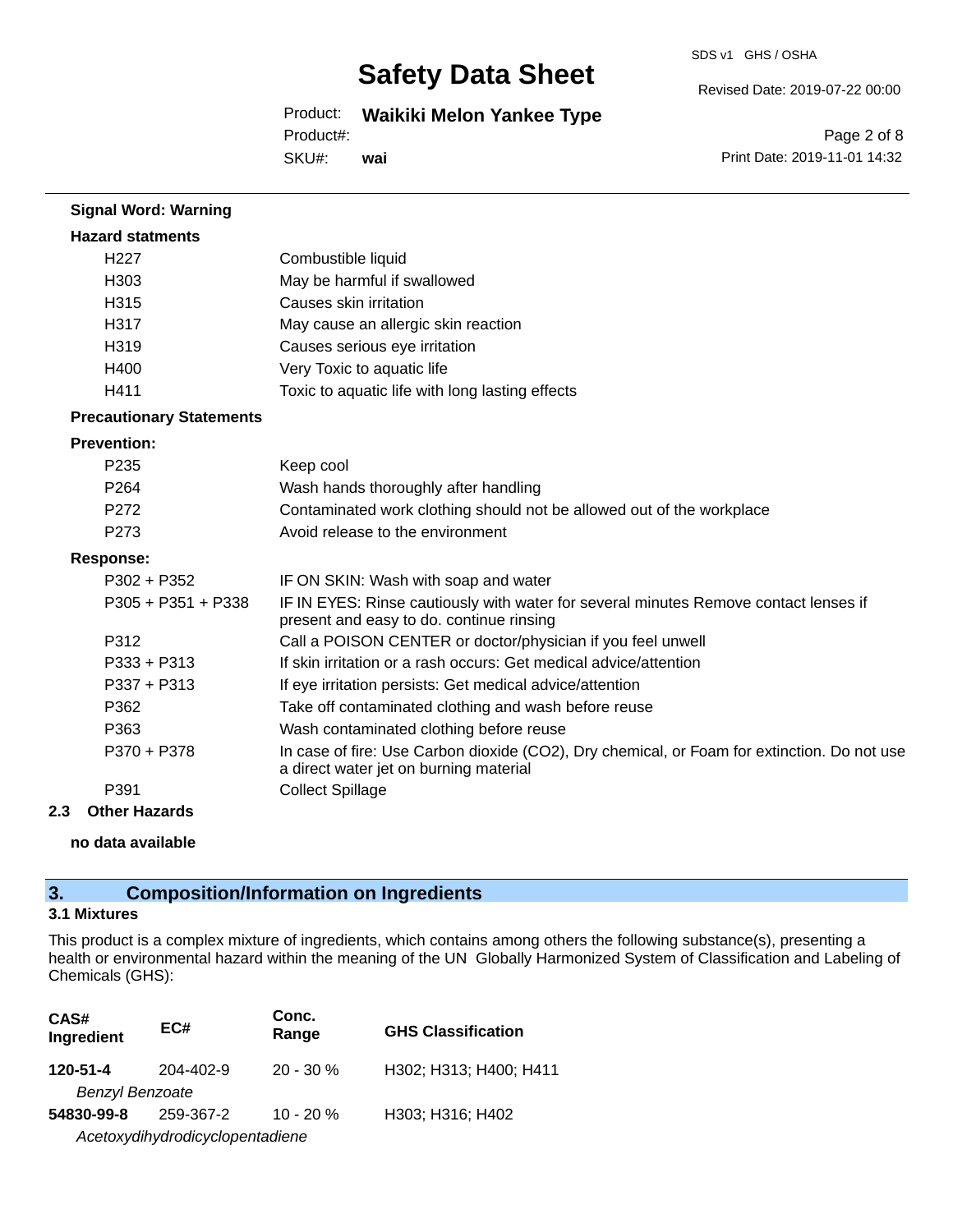Product: **Waikiki Melon Yankee Type**

Product#:

SKU#: **wai** Revised Date: 2019-07-22 00:00

SDS v1 GHS / OSHA

Page 3 of 8 Print Date: 2019-11-01 14:32

| CAS#<br>Ingredient   | EC#                                | Conc.<br>Range | <b>GHS Classification</b>           |
|----------------------|------------------------------------|----------------|-------------------------------------|
| 101-86-0             | 202-983-3                          | 10 - 20 %      | H303; H316; H317; H400; H411        |
| Hexyl cinnamaldehyde |                                    |                |                                     |
| 103-60-6             | 203-127-1                          | $5 - 10%$      | H316                                |
|                      | 2-Phenoxyethyl isobutyrate         |                |                                     |
| 88-41-5              | 201-828-7                          | $2 - 5%$       | H227; H303; H316; H401; H411        |
|                      | 2-t-Butylcyclohexyl acetate        |                |                                     |
| 8000-41-7            | 232-268-1                          | $2 - 5%$       | H227; H303; H315; H319; H402        |
| <b>Terpineol</b>     |                                    |                |                                     |
| 140-11-4             | 205-399-7                          | $2 - 5%$       | H303; H401; H412                    |
| Benzyl acetate       |                                    |                |                                     |
| 1222-05-5            | 214-946-9                          | $2 - 5%$       | H316; H400; H410                    |
|                      | Hexamethylindanopyran              |                |                                     |
| 6259-76-3            | 228-408-6                          | $2 - 5%$       | H315; H317; H319; H400; H410        |
| Hexyl salicylate     |                                    |                |                                     |
| $60 - 12 - 8$        | 200-456-2                          | $2 - 5 %$      | H302; H313; H316; H319              |
| phenethyl alcohol    |                                    |                |                                     |
| 706-14-9             | 211-892-8                          | $1 - 2%$       | H316                                |
| gamma-Decalactone    |                                    |                |                                     |
| 80-54-6              | 201-289-8                          | $1 - 2%$       | H227; H302; H315; H317; H361; H401; |
|                      | <b>Butylphenyl Methylpropional</b> |                | H412                                |
| 21145-77-7           | 244-240-6                          | $1 - 2%$       | H302; H400; H410                    |
|                      | Acetyl hexamethyl tetralin         |                |                                     |
| $127 - 41 - 3$       | 204-841-6                          | $1 - 2%$       | H316                                |
| alpha-lonone         |                                    |                |                                     |
| 122-40-7             | 204-541-5                          | $1 - 2%$       | H303; H316; H317; H401; H411        |
| Amyl Cinnamal        |                                    |                |                                     |
| 78-70-6              | 201-134-4                          | $1 - 2%$       | H227; H303; H315; H317; H319; H402  |
| Linalool             |                                    |                |                                     |
| 142-19-8             | 205-527-1                          | $1 - 2%$       | H227; H301; H311; H400; H412        |
| Allyl heptanoate     |                                    |                |                                     |

See Section 16 for full text of GHS classification codes

See Section 16 for full text of GHS classification codes which where not shown in section 2

Total Hydrocarbon Content (%  $w/w$ ) = 0.39

| <b>First Aid Measures</b><br>4.                 |                                                                                                               |
|-------------------------------------------------|---------------------------------------------------------------------------------------------------------------|
| <b>Description of first aid measures</b><br>4.1 |                                                                                                               |
| Inhalation:                                     | Remove from exposure site to fresh air and keep at rest.<br>Obtain medical advice.                            |
| Eye Exposure:                                   | Flush immediately with water for at least 15 minutes.<br>Contact physician if symptoms persist.               |
| <b>Skin Exposure:</b>                           | Remove contaminated clothes. Wash thoroughly with water (and soap).<br>Contact physician if symptoms persist. |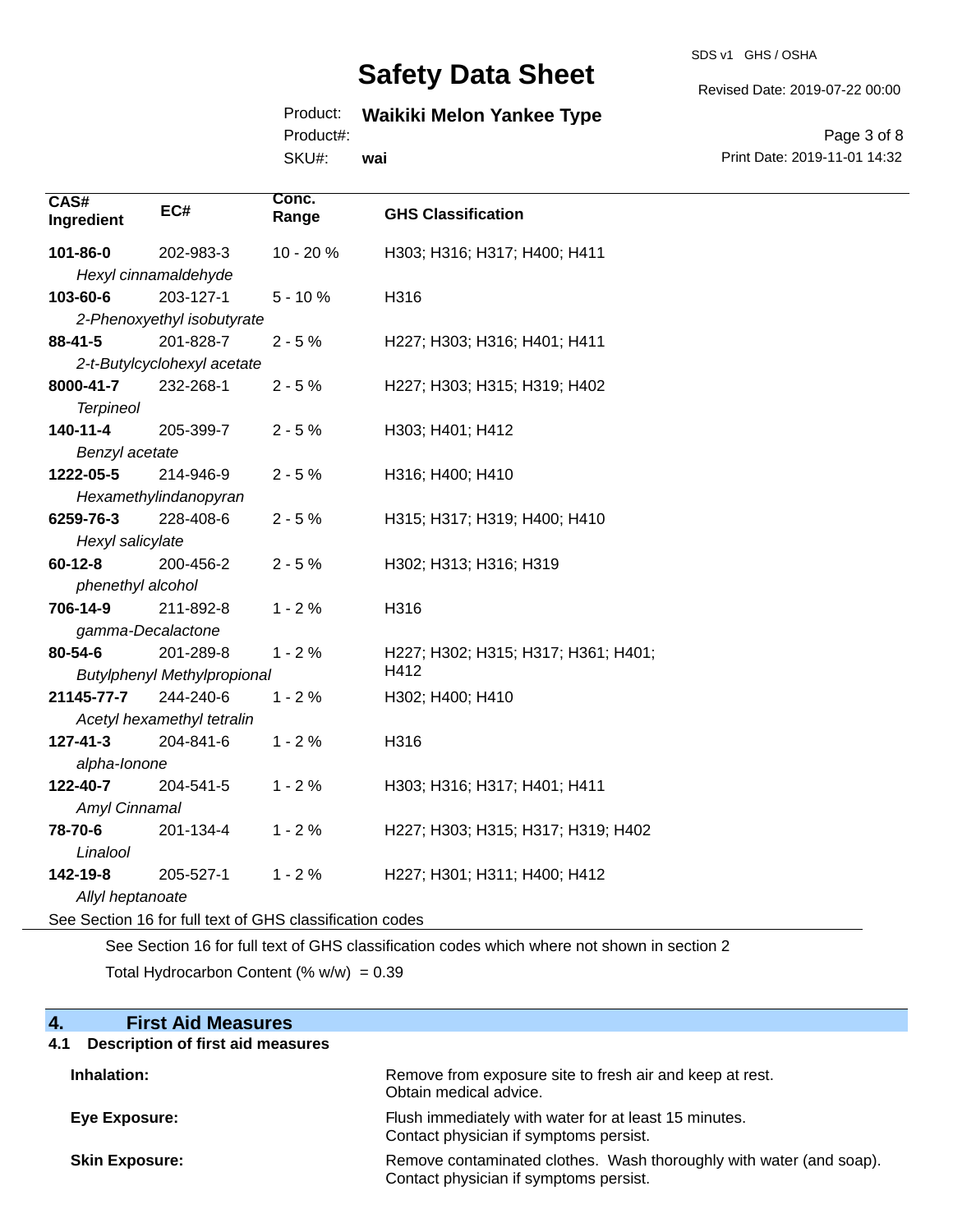SDS v1 GHS / OSHA

Revised Date: 2019-07-22 00:00

Product: **Waikiki Melon Yankee Type**

SKU#: Product#: **wai**

Page 4 of 8 Print Date: 2019-11-01 14:32

| Ingestion:<br>Most important symptoms and effects, both acute and delayed<br>4.2  | Rinse mouth with water and obtain medical advice. |  |
|-----------------------------------------------------------------------------------|---------------------------------------------------|--|
| Symptoms:                                                                         | no data available                                 |  |
| Risks:                                                                            | Refer to Section 2.2 "Hazard Statements"          |  |
| Indication of any immediate medical attention and special treatment needed<br>4.3 |                                                   |  |
| Treatment:                                                                        | Refer to Section 2.2 "Response"                   |  |
|                                                                                   |                                                   |  |
| 5.<br><b>Fire-Fighting measures</b>                                               |                                                   |  |
| 5.1<br><b>Extinguishing media</b>                                                 |                                                   |  |
| Suitable:                                                                         | Carbon dioxide (CO2), Dry chemical, Foam          |  |
| <b>Unsuitable</b>                                                                 | Do not use a direct water jet on burning material |  |
| Special hazards arising from the substance or mixture<br>5.2                      |                                                   |  |
| During fire fighting:                                                             | Water may be ineffective                          |  |
| <b>Advice for firefighters</b><br>5.3                                             |                                                   |  |
| <b>Further information:</b>                                                       | Standard procedure for chemical fires             |  |

## **6. Accidental Release Measures**

#### **6.1 Personal precautions, protective equipment and emergency procedures**

Avoid inhalation and contact with skin and eyes. A self-contained breathing apparatus is recommended in case of a major spill.

#### **6.2 Environmental precautions**

Keep away from drains, soil, and surface and groundwater.

### **6.3 Methods and materials for containment and cleaning up**

Clean up spillage promptly. Remove ignition sources. Provide adequate ventilation. Avoid excessive inhalation of vapors. Gross spillages should be contained by use of sand or inert powder and disposed of according to the local regulations.

#### **6.4 Reference to other sections**

Not Applicable

## **7. Handling and Storage**

### **7.1 Precautions for safe handling**

Apply according to good manufacturing and industrial hygiene practices with proper ventilation. Do not drink, eat or smoke while handling. Respect good personal hygiene.

## **7.2 Conditions for safe storage, including any incompatibilities**

Store in a cool, dry and ventilated area away from heat sources and protected from light in tightly closed original container. Avoid uncoated metal container. Keep air contact to a minimum.

#### **7.3 Specific end uses**

No information available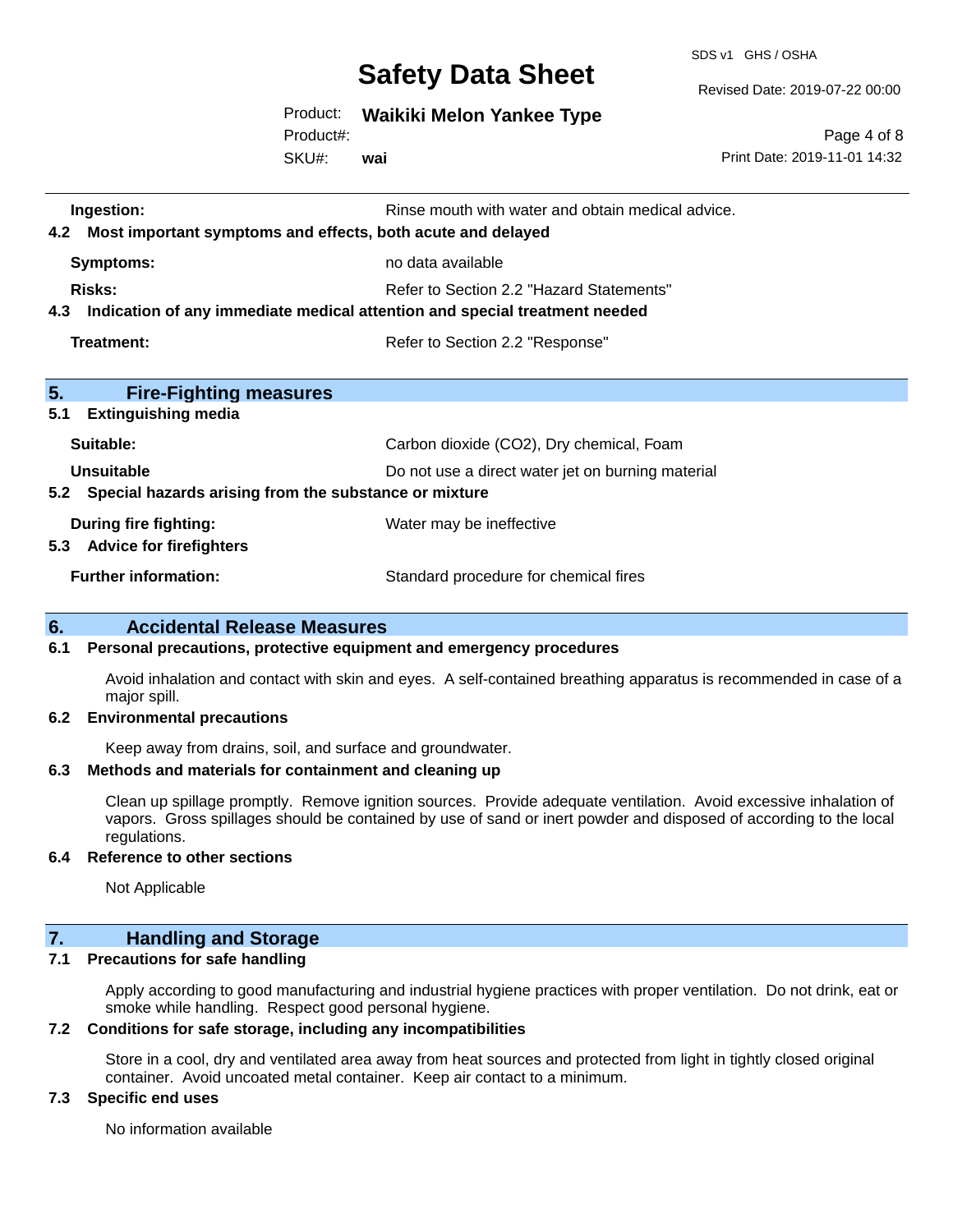SDS v1 GHS / OSHA

Revised Date: 2019-07-22 00:00

Print Date: 2019-11-01 14:32

Page 5 of 8

Product: **Waikiki Melon Yankee Type** Product#:

SKU#: **wai**

| 8.                             |                | <b>Exposure Controls/Personal Protection</b>                                                                                             |                  |       |             |                                          |
|--------------------------------|----------------|------------------------------------------------------------------------------------------------------------------------------------------|------------------|-------|-------------|------------------------------------------|
| 8.1 Control parameters         |                |                                                                                                                                          |                  |       |             |                                          |
| <b>Exposure Limits:</b>        |                |                                                                                                                                          |                  |       |             |                                          |
| <b>Component</b>               |                |                                                                                                                                          | ACGIH<br>TWA ppm | ACGIH | <b>OSHA</b> | <b>OSHA</b><br>STEL ppm TWA ppm STEL ppm |
| 140-11-4                       | Benzyl acetate |                                                                                                                                          | 10               |       |             |                                          |
| <b>Engineering Controls:</b>   |                | Use local exhaust as needed.<br>8.2 Exposure controls - Personal protective equipment                                                    |                  |       |             |                                          |
| Eye protection:                |                | Tightly sealed goggles, face shield, or safety glasses with brow guards and side shields, etc.<br>as may be appropriate for the exposure |                  |       |             |                                          |
| <b>Respiratory protection:</b> |                | Avoid excessive inhalation of concentrated vapors. Apply local ventilation where appropriate.                                            |                  |       |             |                                          |
| <b>Skin protection:</b>        |                | Avoid Skin contact. Use chemically resistant gloves as needed.                                                                           |                  |       |             |                                          |

## **9. Physical and Chemical Properties**

## **9.1 Information on basic physical and chemical properties**

| <b>Appearance:</b>           | Liquid                            |
|------------------------------|-----------------------------------|
| Odor:                        | Conforms to Standard              |
| Color:                       | Colorless to Greenish Yellow (G3) |
| <b>Viscosity:</b>            | Liquid                            |
| <b>Freezing Point:</b>       | Not determined                    |
| <b>Boiling Point:</b>        | Not determined                    |
| <b>Melting Point:</b>        | Not determined                    |
| <b>Flashpoint (CCCFP):</b>   | 199 F (92.78 C)                   |
| <b>Auto flammability:</b>    | Not determined                    |
| <b>Explosive Properties:</b> | None Expected                     |
| <b>Oxidizing properties:</b> | None Expected                     |
| Vapor Pressure (mmHg@20 C):  | 0.2251                            |
| %VOC:                        | 0.23                              |
| Specific Gravity @ 25 C:     | 1.0150                            |
| Density @ 25 C:              | 1.0120                            |
| Refractive Index @ 20 C:     | 1.5110                            |
| Soluble in:                  | Oil                               |

## **10. Stability and Reactivity**

| 10.1 Reactivity                         | <b>None</b> |
|-----------------------------------------|-------------|
| <b>10.2 Chemical stability</b>          | Stable      |
| 10.3 Possibility of hazardous reactions | None known  |
| <b>10.4 Conditions to avoid</b>         | None known  |
|                                         |             |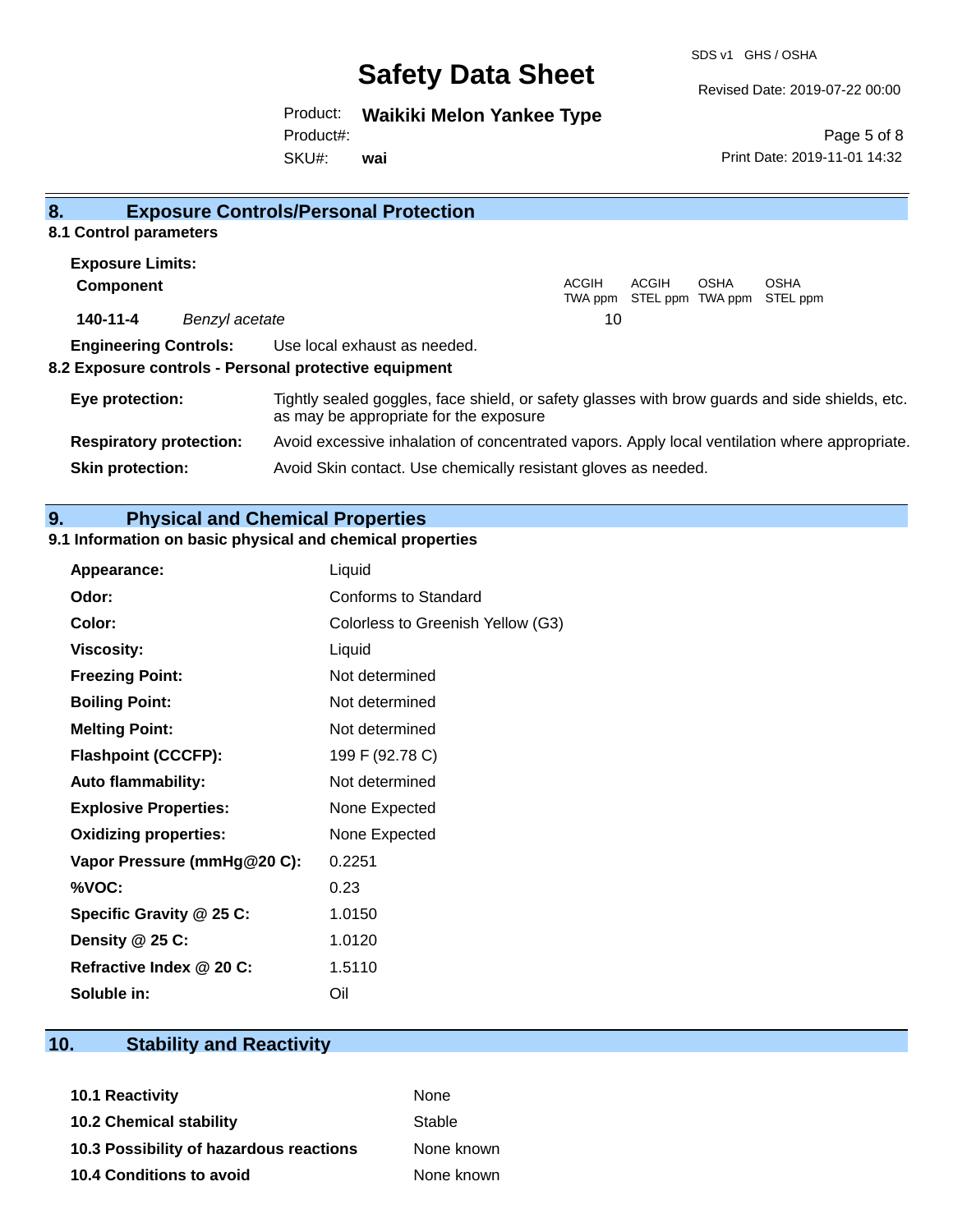SDS v1 GHS / OSHA

Revised Date: 2019-07-22 00:00

Product: **Waikiki Melon Yankee Type** SKU#: Product#: **wai**

Page 6 of 8 Print Date: 2019-11-01 14:32

**10.5 Incompatible materials** Strong oxidizing agents, strong acids, and alkalis

**10.6 Hazardous decomposition products** None known

## **11. Toxicological Information**

**11.1 Toxicological Effects**

Acute Toxicity Estimates (ATEs) based on the individual Ingredient Toxicity Data utilizing the "Additivity Formula"

| Acute toxicity - Oral - (Rat) mg/kg                | (LD50: 2387.7679) May be harmful if swallowed            |
|----------------------------------------------------|----------------------------------------------------------|
| Acute toxicity - Dermal - (Rabbit) mg/kg           | Not classified - the classification criteria are not met |
| Acute toxicity - Inhalation - (Rat) mg/L/4hr       | Not classified - the classification criteria are not met |
| <b>Skin corrosion / irritation</b>                 | Not classified - the classification criteria are not met |
| Serious eye damage / irritation                    | Causes serious eye irritation                            |
| <b>Respiratory sensitization</b>                   | Not classified - the classification criteria are not met |
| <b>Skin sensitization</b>                          | May cause an allergic skin reaction                      |
| <b>Germ cell mutagenicity</b>                      | Not classified - the classification criteria are not met |
| Carcinogenicity                                    | Not classified - the classification criteria are not met |
| <b>Reproductive toxicity</b>                       | Not classified - the classification criteria are not met |
| Specific target organ toxicity - single exposure   | Not classified - the classification criteria are not met |
| Specific target organ toxicity - repeated exposure | Not classified - the classification criteria are not met |
| <b>Aspiration hazard</b>                           | Not classified - the classification criteria are not met |

## **12. Ecological Information**

| 12.1 Toxicity                      |                                                 |
|------------------------------------|-------------------------------------------------|
| <b>Acute acquatic toxicity</b>     | Very Toxic to aquatic life                      |
| <b>Chronic acquatic toxicity</b>   | Toxic to aquatic life with long lasting effects |
| <b>Toxicity Data on soil</b>       | no data available                               |
| <b>Toxicity on other organisms</b> | no data available                               |
| 12.2 Persistence and degradability | no data available                               |
| 12.3 Bioaccumulative potential     | no data available                               |
| 12.4 Mobility in soil              | no data available                               |
| 12.5 Other adverse effects         | no data available                               |

## **13. Disposal Conditions**

## **13.1 Waste treatment methods**

Do not allow product to reach sewage systems. Dispose of in accordance with all local and national regulations. Send to a licensed waste management company.The product should not be allowed to enter drains, water courses or the soil. Do not contaminate ponds, waterways or ditches with chemical or used container.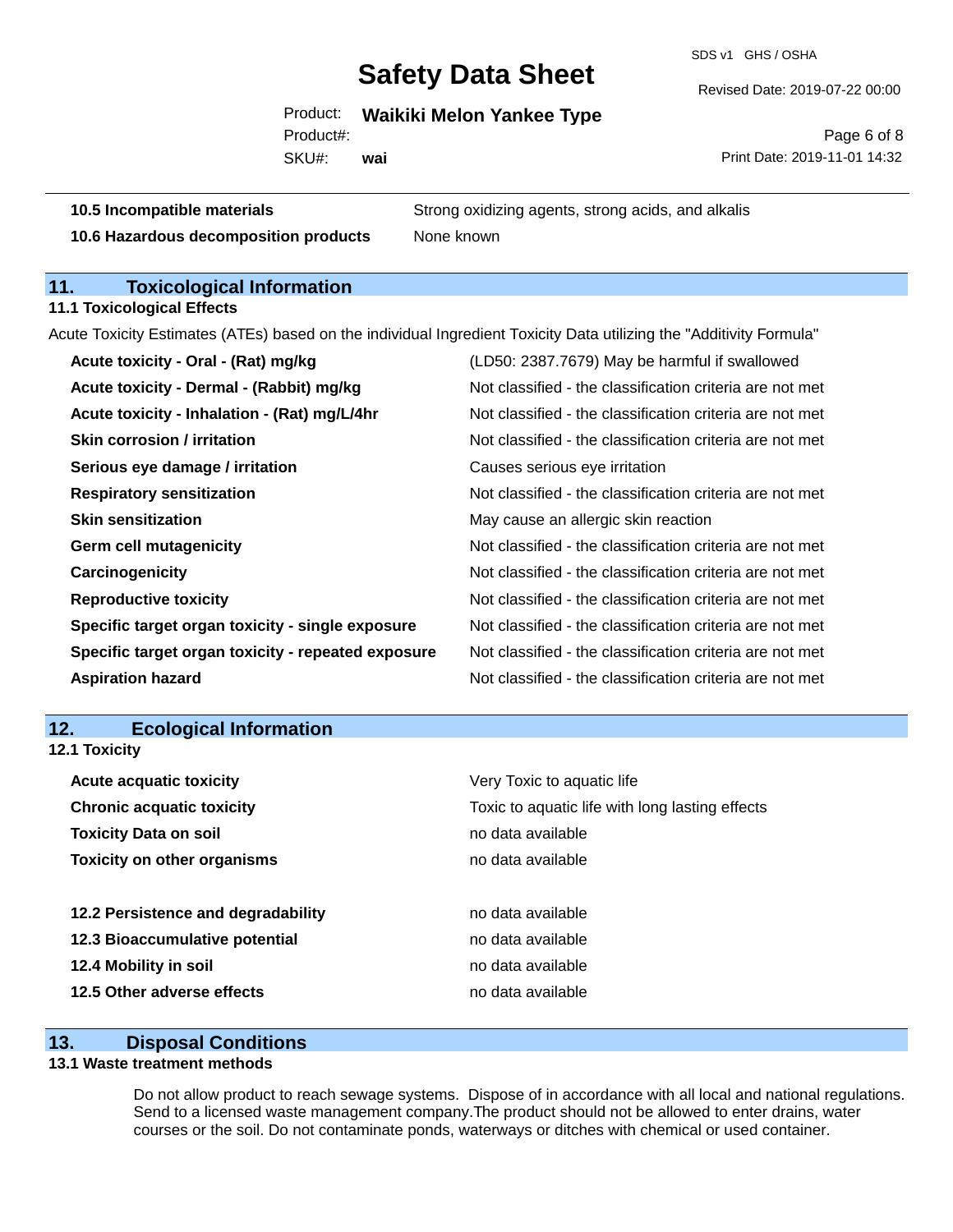SDS v1 GHS / OSHA

Revised Date: 2019-07-22 00:00

Product: **Waikiki Melon Yankee Type** SKU#: Product#: **wai**

Page 7 of 8 Print Date: 2019-11-01 14:32

## **14. Transport Information**

| <b>Marine Pollutant</b>                                       | Yes. Ingredient of greatest environmental impact:<br>120-51-4 : (20 - 30 %) : Benzyl Benzoate |              |                                     |                 |               |
|---------------------------------------------------------------|-----------------------------------------------------------------------------------------------|--------------|-------------------------------------|-----------------|---------------|
| <b>Regulator</b>                                              |                                                                                               | <b>Class</b> | <b>Pack Group</b>                   | <b>Sub Risk</b> | UN-nr.        |
| U.S. DOT (Non-Bulk)                                           |                                                                                               |              | Not Regulated - Not Dangerous Goods |                 |               |
| <b>Chemicals NOI</b>                                          |                                                                                               |              |                                     |                 |               |
| <b>ADR/RID (International Road/Rail)</b>                      |                                                                                               |              |                                     |                 |               |
| <b>Environmentally Hazardous</b><br>Substance, Liquid, n.o.s. |                                                                                               | 9            | Ш                                   |                 | <b>UN3082</b> |
| IATA (Air Cargo)                                              |                                                                                               |              |                                     |                 |               |
| <b>Environmentally Hazardous</b><br>Substance, Liquid, n.o.s. |                                                                                               | 9            | Ш                                   |                 | <b>UN3082</b> |
| <b>IMDG (Sea)</b>                                             |                                                                                               |              |                                     |                 |               |
| <b>Environmentally Hazardous</b><br>Substance, Liquid, n.o.s. |                                                                                               | 9            | Ш                                   |                 | UN3082        |

| <b>Regulatory Information</b><br>15.                                 |                                                              |  |
|----------------------------------------------------------------------|--------------------------------------------------------------|--|
| <b>U.S. Federal Regulations</b>                                      |                                                              |  |
| <b>TSCA (Toxic Substance Control Act)</b>                            | All components of the substance/mixture are listed or exempt |  |
| 40 CFR(EPCRA, SARA, CERCLA and CAA)<br><b>U.S. State Regulations</b> | This product contains NO components of concern.              |  |
| <b>California Proposition 65 Warning</b>                             | This product contains the following components:              |  |
| 123-35-3(NF 204-622-5 $\leq$ 41 ppm                                  | beta-Myrcene (Natural Source)                                |  |
| <b>Canadian Regulations</b>                                          |                                                              |  |
| <b>DSL</b>                                                           | 100.00% of the components are listed or exempt.              |  |

## **16. Other Information**

### **GHS H-Statements referred to under section 3 and not listed in section 2**

| H301 : Toxic if swallowed                                 | H302 : Harmful if swallowed                                    |
|-----------------------------------------------------------|----------------------------------------------------------------|
| H311 : Toxic in contact with skin                         | H313 : May be harmful in contact with skin                     |
| H316 : Causes mild skin irritation                        | H317 : May cause an allergic skin reaction                     |
| H361: Suspected of damaging fertility or the unborn child | H401 : Toxic to aquatic life                                   |
| H402 : Harmful to aquatic life                            | H410 : Very toxic to aquatic life with long lasting<br>effects |
| H412 : Harmful to aquatic life with long lasting effects  |                                                                |
| <b>Total Fractional Values</b>                            |                                                                |
| (TFV) Risk                                                | (TFV) Risk                                                     |
| (44.11) Aquatic Chronic Toxicity, Category 3              | (23.00) Sensitization, Skin, Category 1                        |
| (13.30) Sensitization, Skin, Category 1B                  | (6.19) Skin Corrosion/Irritation, Category 3                   |
| (4.39) Aquatic Chronic Toxicity, Category 2               | (2.23) Aquatic Chronic Toxicity, Category 4                    |
| (2.09) Acute Toxicity Oral, Category 5                    | (1.79) Aquatic Acute Toxicity, Category 1                      |